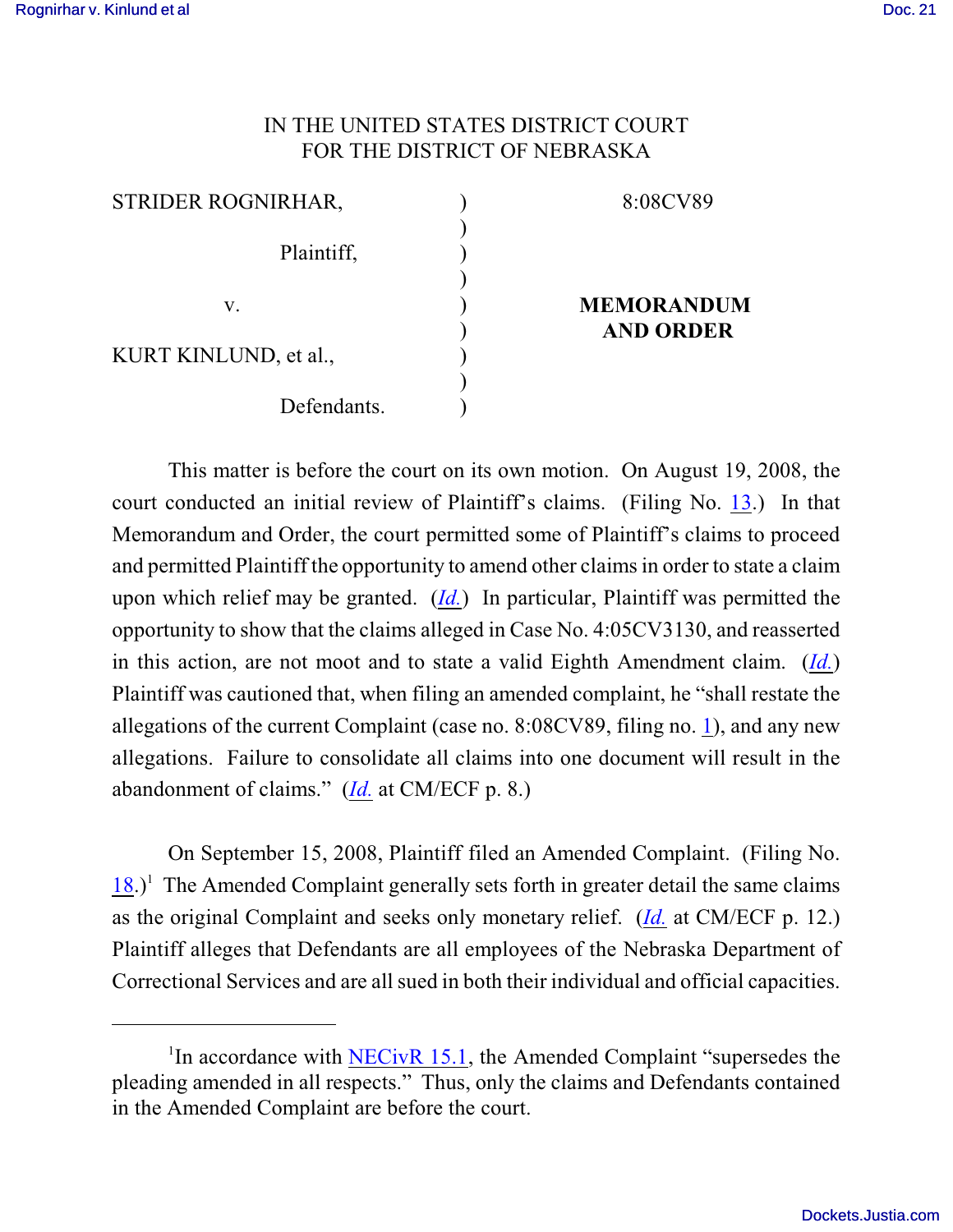(*[Id.](https://ecf.ned.uscourts.gov/doc1/11301542074)* at CM/ECF pp. 1, 3.) After reviewing the Amended Complaint and Plaintiff's Response (filing no. [14](http://ecf.ned.uscourts.gov/doc1/11301529406)) and Objection (filing no. [15](http://ecf.ned.uscourts.gov/doc1/11301529436)), the court finds that Plaintiff has complied with its August 19, 2008 Memorandum and Order and that service on Defendants is now warranted.

However, the Eleventh Amendment bars claims for damages by private parties against a state, state instrumentalities and an employee of a state sued in the employee's official capacity. *See, e.g., [Egerdahl v. Hibbing Cmty. Coll.,](http://www.westlaw.com/find/default.wl?rs=CLWP3.0&vr=2.0&cite=72+F.3d+615)* 72 F.3d 615, 619 (8th [Cir. 1995\)](http://www.westlaw.com/find/default.wl?rs=CLWP3.0&vr=2.0&cite=72+F.3d+615); *[Dover Elevator Co. v. Arkansas State Univ.](http://www.westlaw.com/find/default.wl?rs=CLWP3.0&vr=2.0&cite=64+F.3d+442)*, 64 F.3d 442, [446-447 \(8th Cir. 1995\)](http://www.westlaw.com/find/default.wl?rs=CLWP3.0&vr=2.0&cite=64+F.3d+442). Any award of retroactive monetary relief payable by the state, including for back pay or damages, is proscribed by the Eleventh Amendment absent a waiver of immunity by the state or an override of immunity by Congress. *See, e.g., [Dover Elevator Co.](http://www.westlaw.com/find/default.wl?rs=CLWP3.0&vr=2.0&cite=64+F.3d+444)*, 64 F.3d at 444; *Nevels v. Hanlon*, [656 F.2d 372, 77-378](http://www.westlaw.com/find/default.wl?rs=CLWP3.0&vr=2.0&cite=656+F.2d+372) [\(8th Cir. 1981\)](http://www.westlaw.com/find/default.wl?rs=CLWP3.0&vr=2.0&cite=656+F.2d+372). Sovereign immunity does not bar damages claims against state officials acting in their personal capacities, nor does it bar claims brought pursuant to [42 U.S.C. §1983](http://www.westlaw.com/find/default.wl?rs=CLWP3.0&vr=2.0&cite=42+USCA+s1983) which seek equitable relief fromstate employee defendants acting in their official capacity.

In addition, a claim against an individual, in her official capacity, is in reality a claim against the entity which employs the official. *See [Parrish v. Luckie](http://www.westlaw.com/find/default.wl?rs=CLWP3.0&vr=2.0&cite=963+F.2d+201)*, 963 F.2d [201, 203 n.1 \(8th Cir. 1992\)](http://www.westlaw.com/find/default.wl?rs=CLWP3.0&vr=2.0&cite=963+F.2d+201) ("Suits against persons in their official capacity are just another method of filing suit against the entity. . . . A plaintiff seeking damages in an official-capacity suit is seeking a judgment against the entity. . . . Therefore, the appellants in this case will collectively be referred to as the City.") (quotations omitted). *Accord Eagle v. Morgan*[, 88 F.3d 620, 629 n. 5 \(8th Cir. 1996\)](http://web2.westlaw.com/find/default.wl?rs=CLWP3.0&vr=2.0&cite=88+F.3d+620&ssl=n) ("'[A]n official-capacity suit is, in all respects other than name, to be treated as a suit against the entity.'") (quoting *Kentucky v. Graham*[, 473 U.S. 159, 165 \(1985\)\)](http://web2.westlaw.com/find/default.wl?tf=-1&rs=WLW8.05&referencepositiontype=S&serialnum=1985133039&fn=_top&findtype=Y&tc=-1&referenceposition=3105&db=708&vr=2.0&rp=%2ffind%2fdefault.wl&RLT=CLID_FQRLT6212136&TF=756&TC=1&n=1). As such, damages claims against individual state employees acting in their official capacities are also barred by the Eleventh Amendment. *[Murphy v. State of Ark.](http://www.westlaw.com/find/default.wl?rs=CLWP3.0&vr=2.0&cite=127+F.3d+750)*, 127 F.3d 750, [754 \(8th Cir. 1997\)](http://www.westlaw.com/find/default.wl?rs=CLWP3.0&vr=2.0&cite=127+F.3d+750).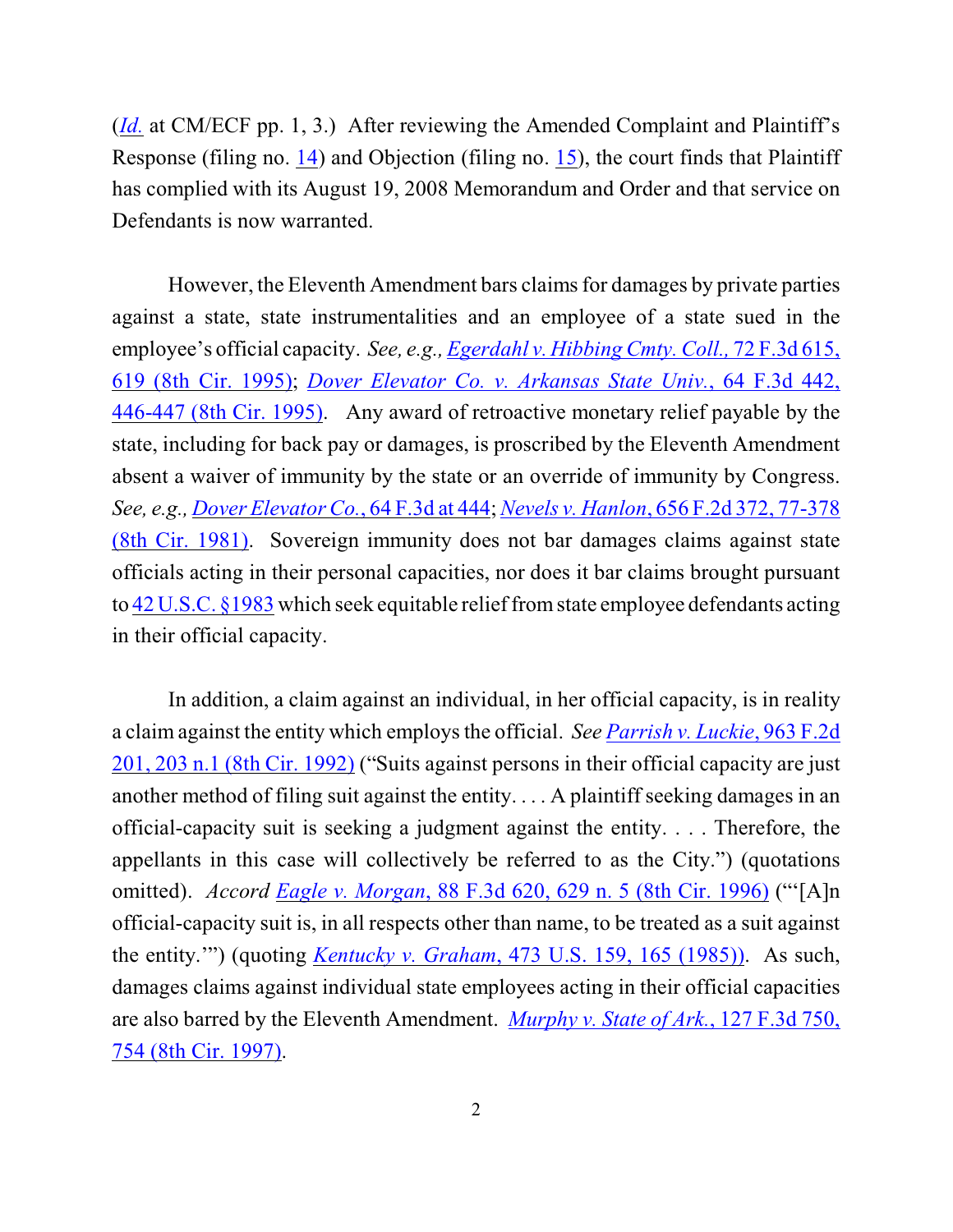As Plaintiff alleges in his Amended Complaint, Defendants are all employees of the Nebraska Department of Correctional Services, which is a state entity. (Filing No. [18](http://ecf.ned.uscourts.gov/doc1/11301542074) at CM/ECF pp. 1, 3.) Further, Plaintiff seeks only monetary relief. Thus, Defendants are entitled to sovereign immunity and Plaintiff's claims against Defendants in their official capacities are dismissed.

IT IS THEREFORE ORDERED that:

1. Plaintiff's claims against Defendants in their official capacities are dismissed.

2. Plaintiff's claims against Defendants in their individual capacities, as set forth in the Amended Complaint, may proceed and service is now warranted as to those claims only.

3. To obtain service of process on Defendants, Plaintiff must complete and return the summons forms which the Clerk of the court will provide. The Clerk of the court shall send ELEVEN (11) summons forms and ELEVEN (11) USM-285 forms (for service on Defendants in their individual capacities only) to Plaintiff together with a copy of this Memorandum and Order. Plaintiff shall, as soon as possible, complete the forms and send the completed forms back to the Clerk of the court. In the absence of the forms, service of process cannot occur.

4. Upon receipt of the completed forms, the Clerk of the court will sign the summons forms, to be forwarded with a copy of the Amended Complaint to the U.S. Marshal for service of process. The Marshal shall serve the summonses and Amended Complaint without payment of costs or fees. Service may be by certified mail pursuant to Fed. R. Civ. P. 4 and Nebraska law in the discretion of the Marshal. The Clerk of the court will copy the Amended Complaint, and Plaintiff does not need to do so.